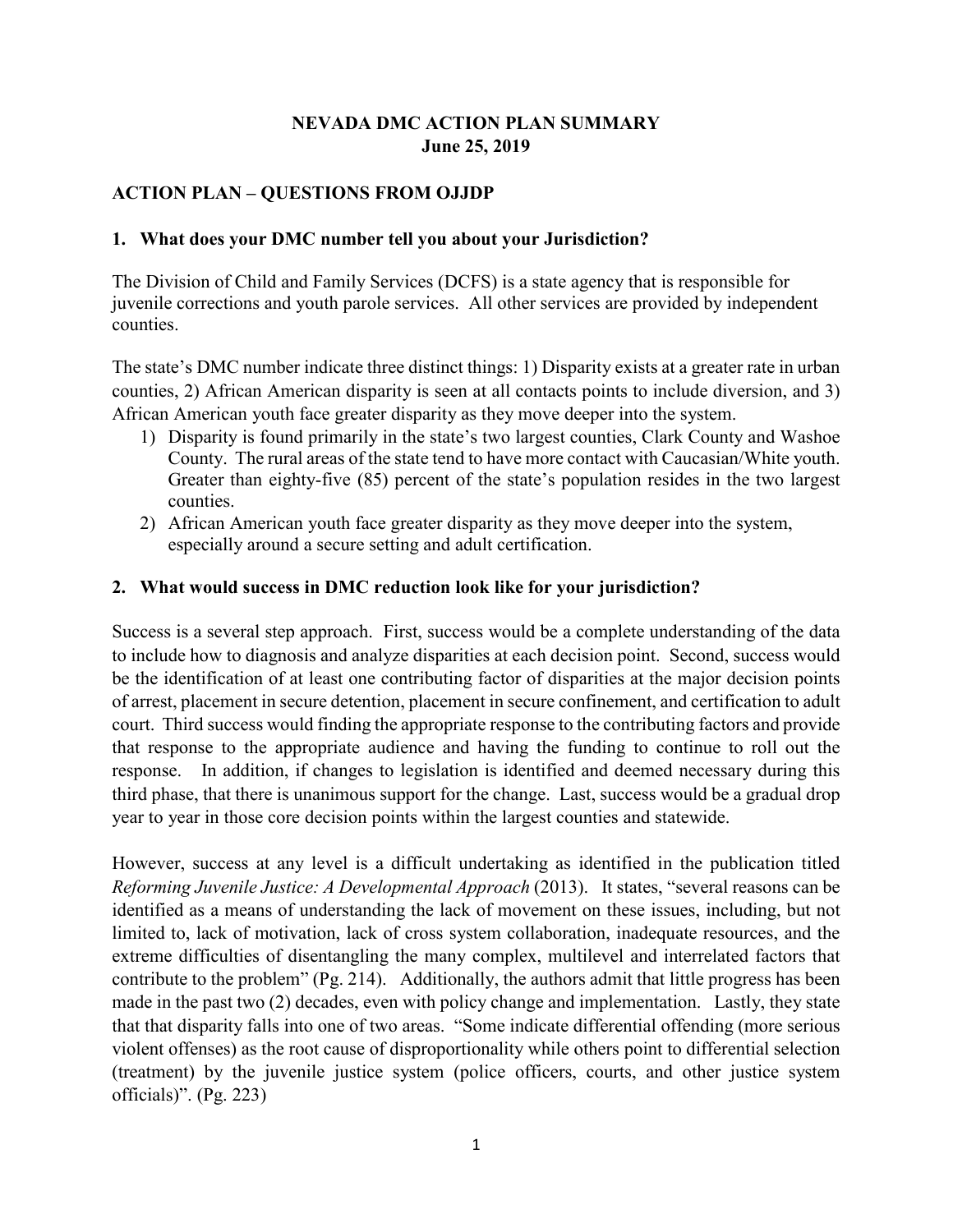determine if a commonality exists that can be addressed. If the authors of *Reforming Juvenile Justice: A Developmental Approach* are to be believed and trusted; success cannot be achieved until or unless a system can determine the actual root cause of disparity. In the meantime, DCFS will work with county stakeholders to assess contact points to

# **3. How much do you want to reduce DMC next year?**

Nevada stakeholders would greatly appreciate any reduction in DMC statewide, but that would require a great deal of work in the local jurisdictions as many of the decision points are conducted within independent counties.

 The one area that the state is currently studying in the certification to adult criminal court. In Nevada, this number is low overall, so a decrease in one youth will make a difference.

 sending a group of five or six individuals from the state to the Center for Juvenile Justice Reform at Georgetown University in November of 2019 to obtain a certification in reducing racial and group going forward. However, this certification is competitive and requires a rigorous application However, true reduction in DMC takes planning and implementation. The state has proposed ethnic disparities. This group will form a core racial and ethnic disparities committee/working and selection process.

but the state cannot provide funding for county employee due to the lack of resources of the state. Counties stakeholders are invited to attend the certification program with members of the state, In addition, counties will be invited to participate in the new and improved committee/working. group going forward.

### **4. Is that reasonable? If yes, why?**

 for decision points that the agency has no oversight or control over. The governor appointed JJOC legislative initiative to direct counties to analyze and address specific issues. It is unreasonable to expect the state agency, DCFS, to identify a percentage or area of reduction can direct local jurisdictions to address DMC issues, but it does not have the authority to specifically assign a task or to hold counties responsible. The only responsibility county governments have per Statue is to report their DMC numbers to DCFS annually. It may take a

 legislative initiative to direct counties to analyze and address specific issues. The following are county or city operated: juvenile detention facilities, juvenile courts, and law that caseloads are increasing, detention numbers are rising, and the level of need for the youth is increasing. They focus their energy on safety of the youth in their care and of the community at large. It is easy to forget that the very agencies we rely on to address DMC are the same agencies enforcement. County juvenile justice practitioners have steadily stated for the past  $12 - 24$  months that provide direct services to youth, such as juvenile detention, juvenile court, and local law enforcement.